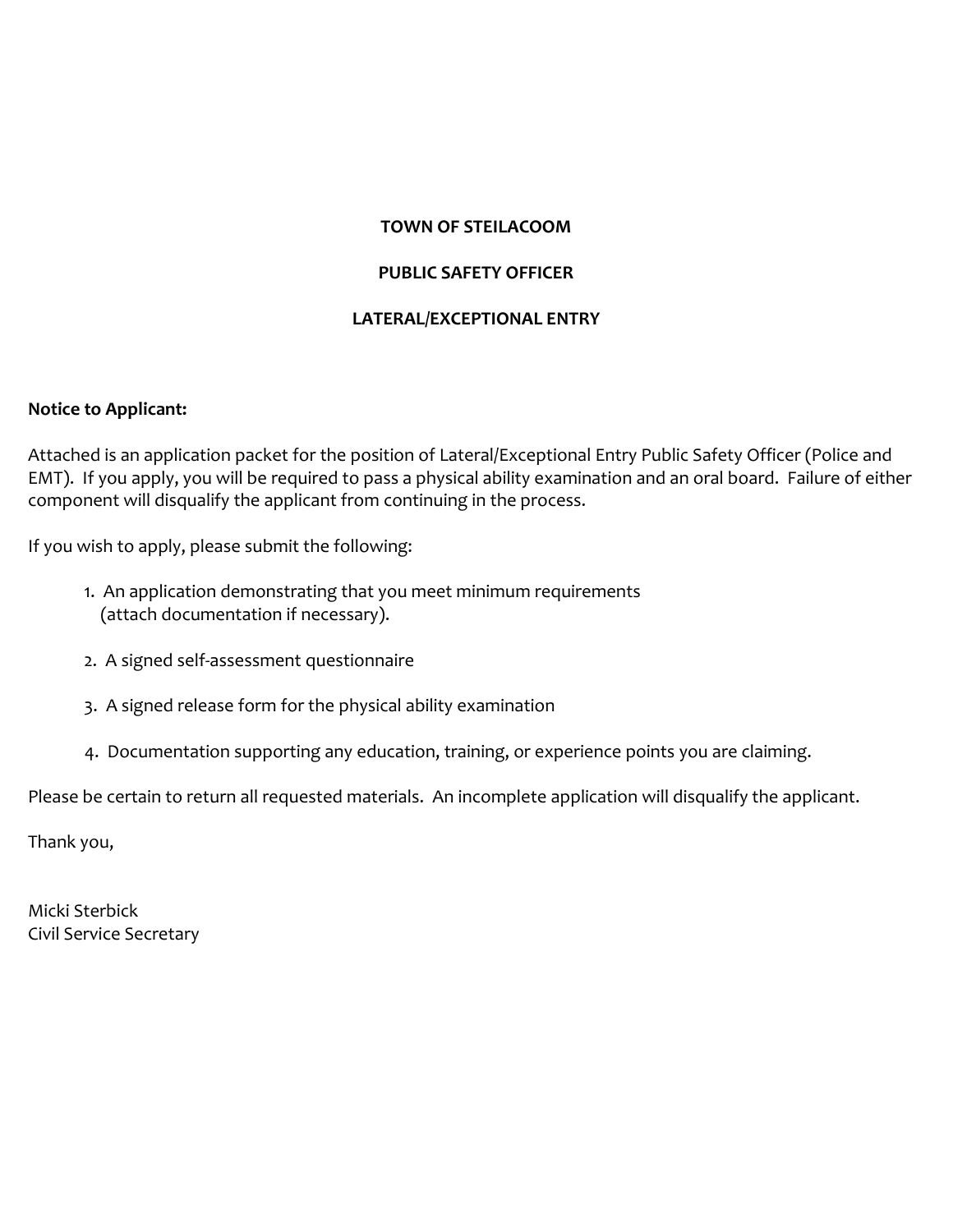### **POSITION ANNOUNCEMENT**

| Title:               | Public Safety Officer - Lateral/Exceptional Entry                         |  |  |
|----------------------|---------------------------------------------------------------------------|--|--|
| Wages/Hours:         | Pay Range \$38.25/hour - \$44.77/hour (2022) plus benefits - 40 hours per |  |  |
| <b>Closing Date:</b> | week Continuous Recruitment                                               |  |  |

### **Position Description:**

The Public Safety Officer is responsible for the protection of life and property, provision of medical aid, prevention of crime, performing rescue operations, apprehension of criminals, and the general enforcement of laws and ordinances. In conjunction with these responsibilities, the Public Safety Officer is responsible for developing trust and friendly relations with the law-abiding citizens of Steilacoom. Work is performed on an assigned basis in accordance with the Town of Steilacoom policies, procedures, rules and regulations as administered by the Steilacoom Department of Public Safety. Work may involve an element of personal danger and employees are expected to act without direct supervision and exercise independent discretion when meeting emergencies.

### **Minimum Qualifications:**

- 1. United States citizen / Lawful permanent resident
- 2. 21 years of age at time of application
- 3. Ability to read and write the English language
- 4. High School Diploma or equivalent
- 5. Valid Washington state driver's license at time of appointment
- 6. Lateral: Possess at time of application a current law enforcement certification Exceptional: Break in service is beyond twenty-four months but less than sixty months at the time of the equivalency academy.

7. Completion of a state-sponsored or certified Criminal Justice Training Academy for police officers from another state, and currently hold a General Law Enforcement Commission or equivalent commission with their current agency.

If law enforcement certification is other than Washington state, applicants must successfully complete the Washington State Criminal Justice Training Commission Law Enforcement Equivalency Academy within one year of hire or be certified by the Training Commission as having completed an equivalent training course.

## **Application Procedure:**

Submit a completed Town of Steilacoom Civil Service Employment Application to Micki Sterbick, Civil Service Secretary, at [micki.sterbick@ci.steilacoom.wa.us](mailto:micki.sterbick@ci.steilacoom.wa.us) or mail the application to Town of Steilacoom, Attn: Micki Sterbick, 2301 Worthington Street, Steilacoom, WA 98388.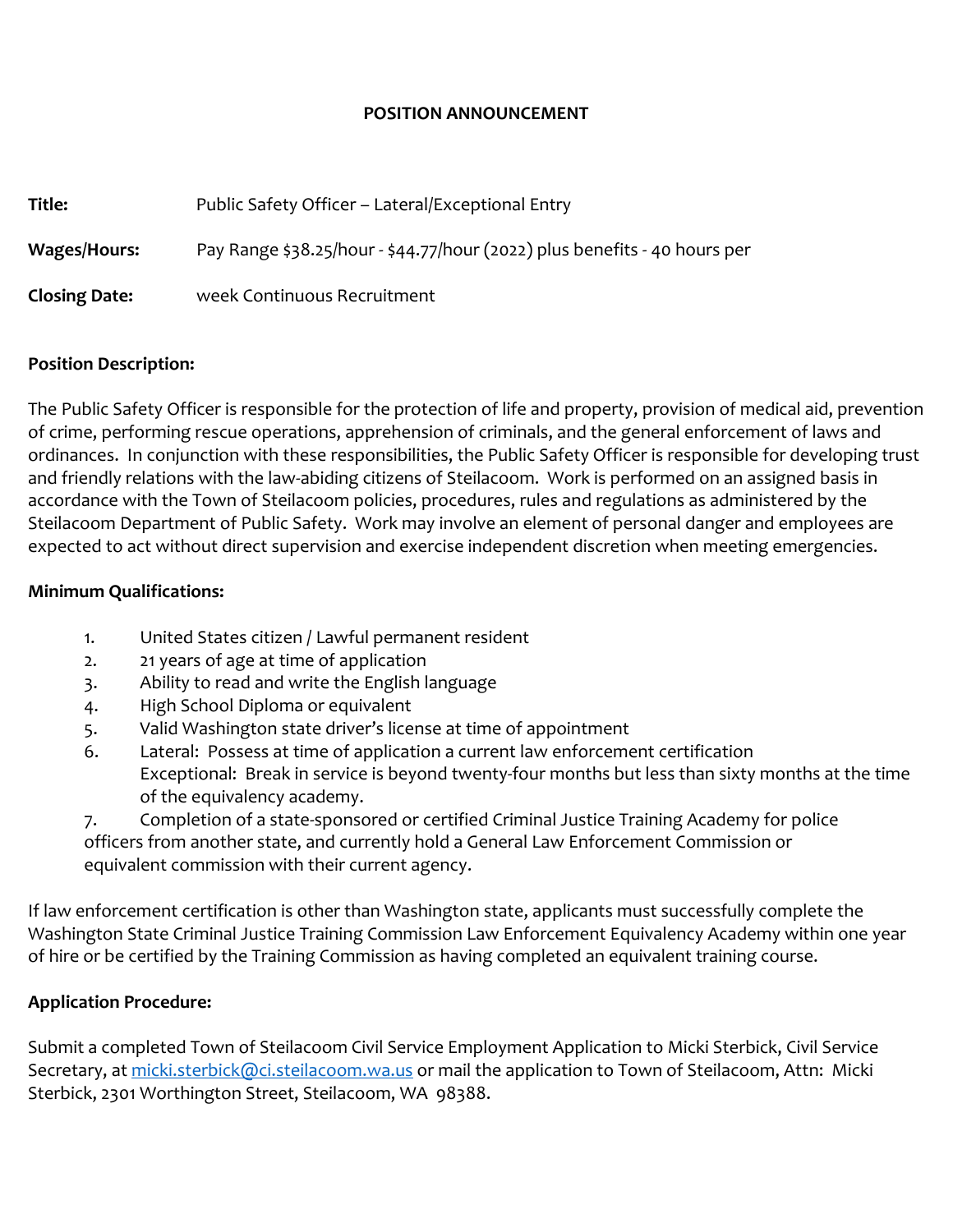After receiving an application, it will be preliminarily screened/evaluated based on prior experience, education, and training. If the application is not accepted, you will receive notification. If the application is accepted, it will be held until the next scheduled oral board.

# **Examination Process:**

**Prior to sitting for an oral board**, applicants will be required to take/pass a Washington state law enforcement physical ability test. Components of the test are part of this packet and may be viewed at [www.puclicsafetytesting.com](http://www.puclicsafetytesting.com/) (Public Safety Testing / PST). You may schedule the physical ability examination through Public Safety Testing. When scheduling, notify Public Safety Testing you will only be taking the physical ability test and not the written examination.

Failure of the physical ability test will disqualify the applicant from continuing in the recruitment process. The preliminary screening will comprise 40% of the final score and the oral examination will comprise 60% of the final score. (70% is the passing score for both the preliminary screening and the oral examination.)

Candidates who fail to appear at the scheduled time for any examination will be disqualified.

## **Other Examinations:**

Candidates on the eligibility register must pass medical and psychological examinations as well as a background investigation and a polygraph prior to actual appointment.

## **Training:**

Depending on qualifications, training may occur in the following areas. Failure to pass any one area will automatically disqualify a candidate from continuing in the process.

- **Police** Attendance at the Washington State Criminal Justice Training Commission Law Enforcement Equivalency Academy
- **EMT** Attendance at a certified institution

## **Trial Period:**

A Public Safety Officer must successfully complete an 18-month trial period from the date of hire.

# **Union:**

Public Safety Officers may elect to be represented by Teamsters Local Union 117.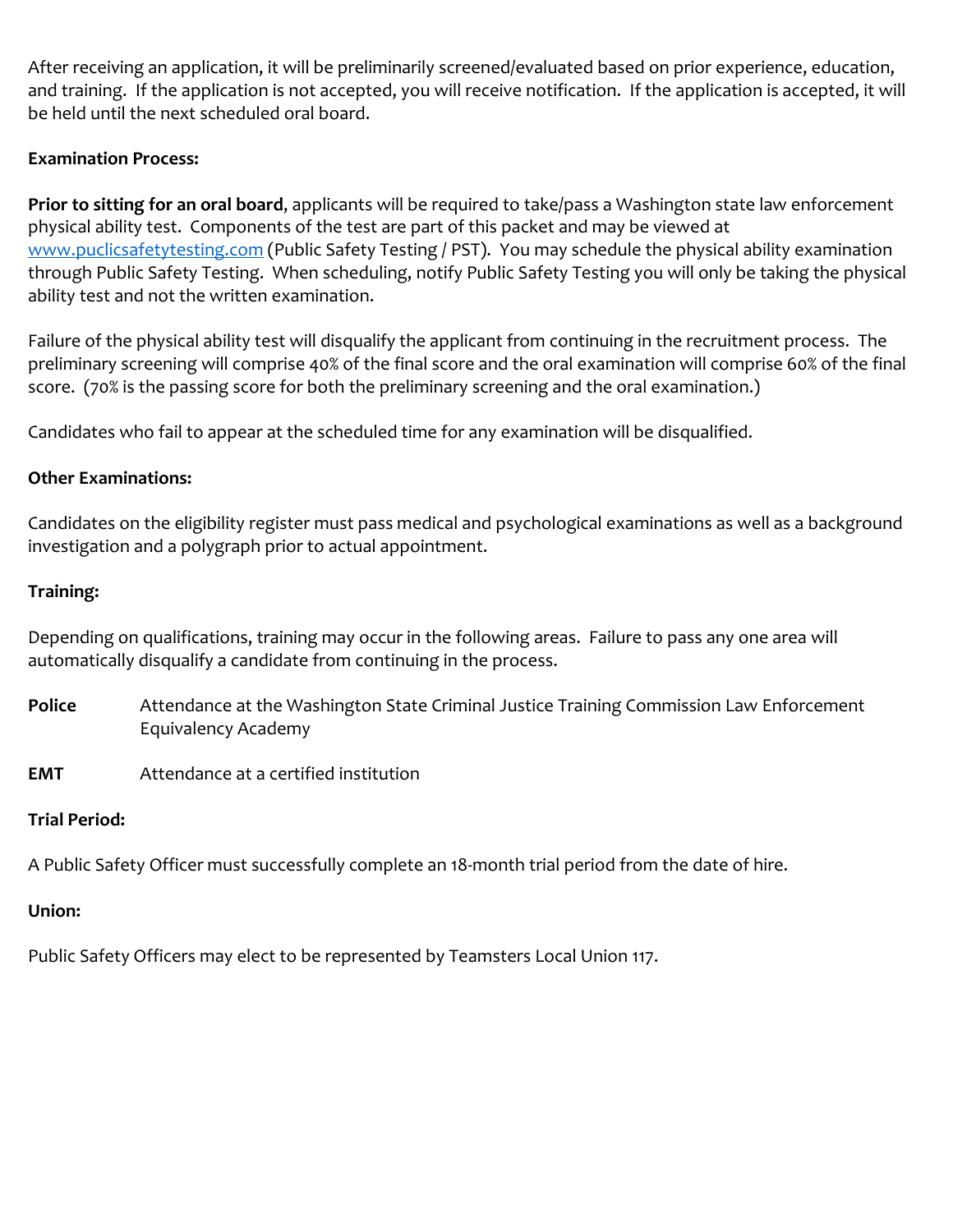#### **CIVIL SERVICE COMMISSION STEILACOOM, WASHINGTON**

#### **LATERAL/ EXCEPTIONAL / PROMOTIONAL / OPEN COMPETITIVE**

*(Circle appropriate category)*

**Instructions:** Applications must be typewritten or clearly printed. All questions must be answered. Applications that are not completed and legible will not be considered. If space provided is not sufficient for complete answers, or if you want to furnish additional information, attach supplementary sheets to this application and number answers to correspond with questions.

| 1. Name:                                               | <u> 2000 - Jan James James Barnett, amerikan bahasa (j. 1878)</u>                  |                                |        |  |
|--------------------------------------------------------|------------------------------------------------------------------------------------|--------------------------------|--------|--|
|                                                        |                                                                                    |                                |        |  |
|                                                        |                                                                                    |                                |        |  |
|                                                        |                                                                                    | Yes                            | No     |  |
|                                                        | 6. Are you a High School graduate or hold a GED Certificate?     Yes               | $\overline{\phantom{a}}$ No    |        |  |
| 7. Education:                                          |                                                                                    |                                |        |  |
| College/University<br>Name                             | Dates Attended<br>From To                                                          | <b>Full Years</b><br>Completed | Degree |  |
| If so, where?                                          | 8. Are you currently employed with a city, county or state law enforcement agency? | Yes                            | lNo    |  |
| Name                                                   | Address                                                                            | Phone                          |        |  |
|                                                        |                                                                                    |                                |        |  |
| 9. Do you hold a "General Law Enforcement Commission?" |                                                                                    | Yes <br><b>No</b>              |        |  |
|                                                        | If your commission is not current, how long has it been expired?                   | Months(s)                      |        |  |
| Please attach a copy of your commission.               |                                                                                    |                                |        |  |
| 10. Do you have a valid driver's license?              | Yes<br><b>No</b>                                                                   |                                |        |  |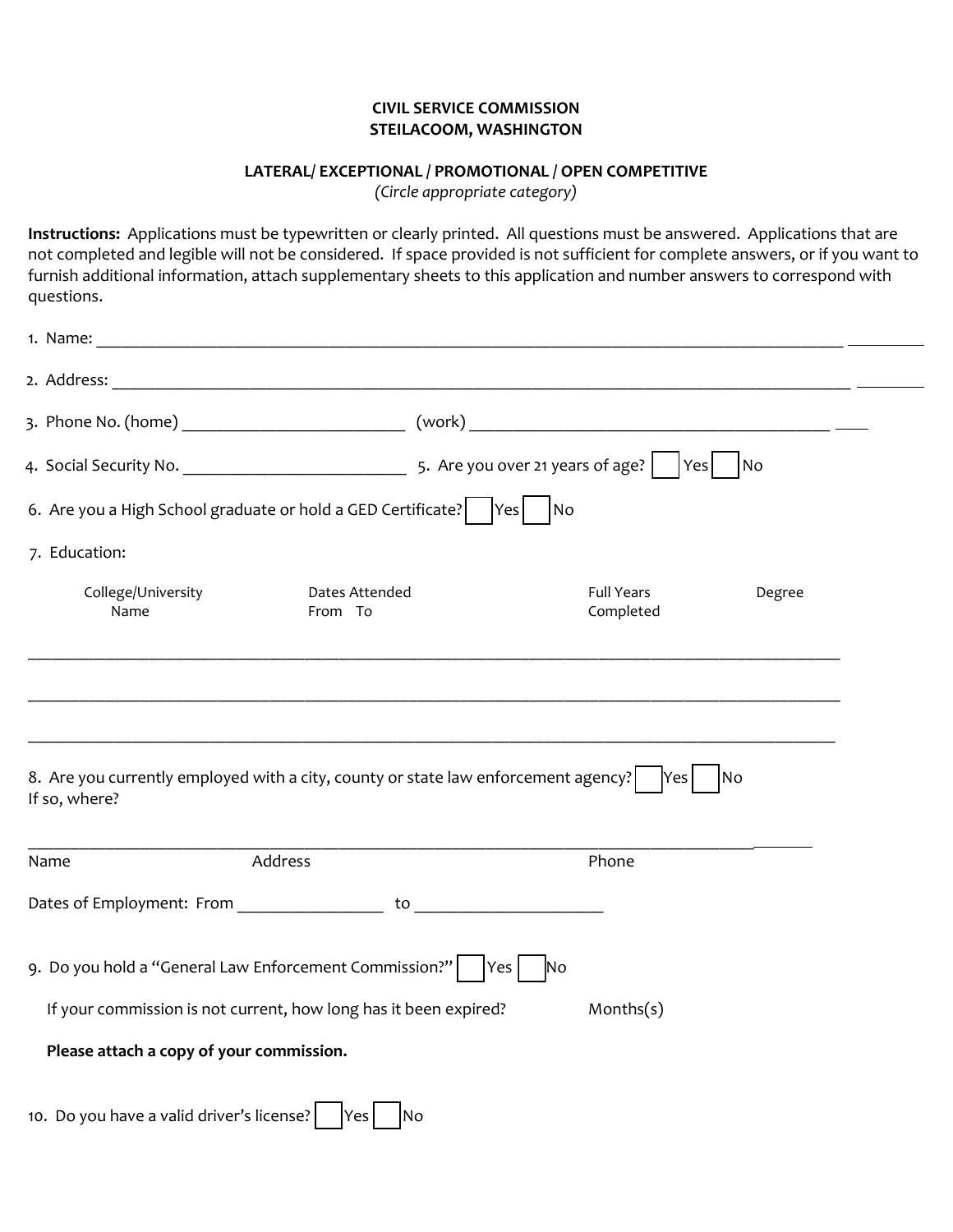| Date          | Charges |                                                                                | Disposition                                                                                                                                                                                                                                                                                                                                                                     |  |
|---------------|---------|--------------------------------------------------------------------------------|---------------------------------------------------------------------------------------------------------------------------------------------------------------------------------------------------------------------------------------------------------------------------------------------------------------------------------------------------------------------------------|--|
|               |         |                                                                                |                                                                                                                                                                                                                                                                                                                                                                                 |  |
|               |         | convictions may not necessarily bar you from employment.)                      | (Note: Although Public Safety may investigate criminal convictions that relate to fitness to perform the job for which you are applying, such                                                                                                                                                                                                                                   |  |
| claim it now. |         |                                                                                | 12. Veterans Preference: If you did not previously claim veteran's preference to obtain a law enforcement position you may                                                                                                                                                                                                                                                      |  |
|               |         |                                                                                | Do you claim veteran's preference? $\begin{vmatrix} \frac{1}{1} & \frac{1}{1} & \frac{1}{1} & \frac{1}{1} & \frac{1}{1} & \frac{1}{1} & \frac{1}{1} & \frac{1}{1} & \frac{1}{1} & \frac{1}{1} & \frac{1}{1} & \frac{1}{1} & \frac{1}{1} & \frac{1}{1} & \frac{1}{1} & \frac{1}{1} & \frac{1}{1} & \frac{1}{1} & \frac{1}{1} & \frac{1}{1} & \frac{1}{1} & \frac{1}{1} & \frac{$ |  |
|               |         | Are you receiving veteran's retirement pay?   $\left  \text{Yes} \right $   No |                                                                                                                                                                                                                                                                                                                                                                                 |  |
|               |         |                                                                                | 13. Employment history: In the space provided below, list your work history, beginning with your present position and<br>working backward through your experience up to 10 years. List any periods of unemployment.                                                                                                                                                             |  |
|               |         |                                                                                |                                                                                                                                                                                                                                                                                                                                                                                 |  |
|               |         |                                                                                |                                                                                                                                                                                                                                                                                                                                                                                 |  |
|               |         |                                                                                | From $_{\text{mo/yr}}$ To $_{\text{mo/yr}}$ Duties: $_{\text{mo/yr}}$ Duties:                                                                                                                                                                                                                                                                                                   |  |
|               |         |                                                                                |                                                                                                                                                                                                                                                                                                                                                                                 |  |
|               |         |                                                                                | Reason for leaving the contract of the contract of the contract of the contract of the contract of the contract of the contract of the contract of the contract of the contract of the contract of the contract of the contrac                                                                                                                                                  |  |
| B. Employer   |         |                                                                                |                                                                                                                                                                                                                                                                                                                                                                                 |  |
|               |         |                                                                                |                                                                                                                                                                                                                                                                                                                                                                                 |  |
|               |         |                                                                                |                                                                                                                                                                                                                                                                                                                                                                                 |  |
| mo/vr         | mo/yr   |                                                                                |                                                                                                                                                                                                                                                                                                                                                                                 |  |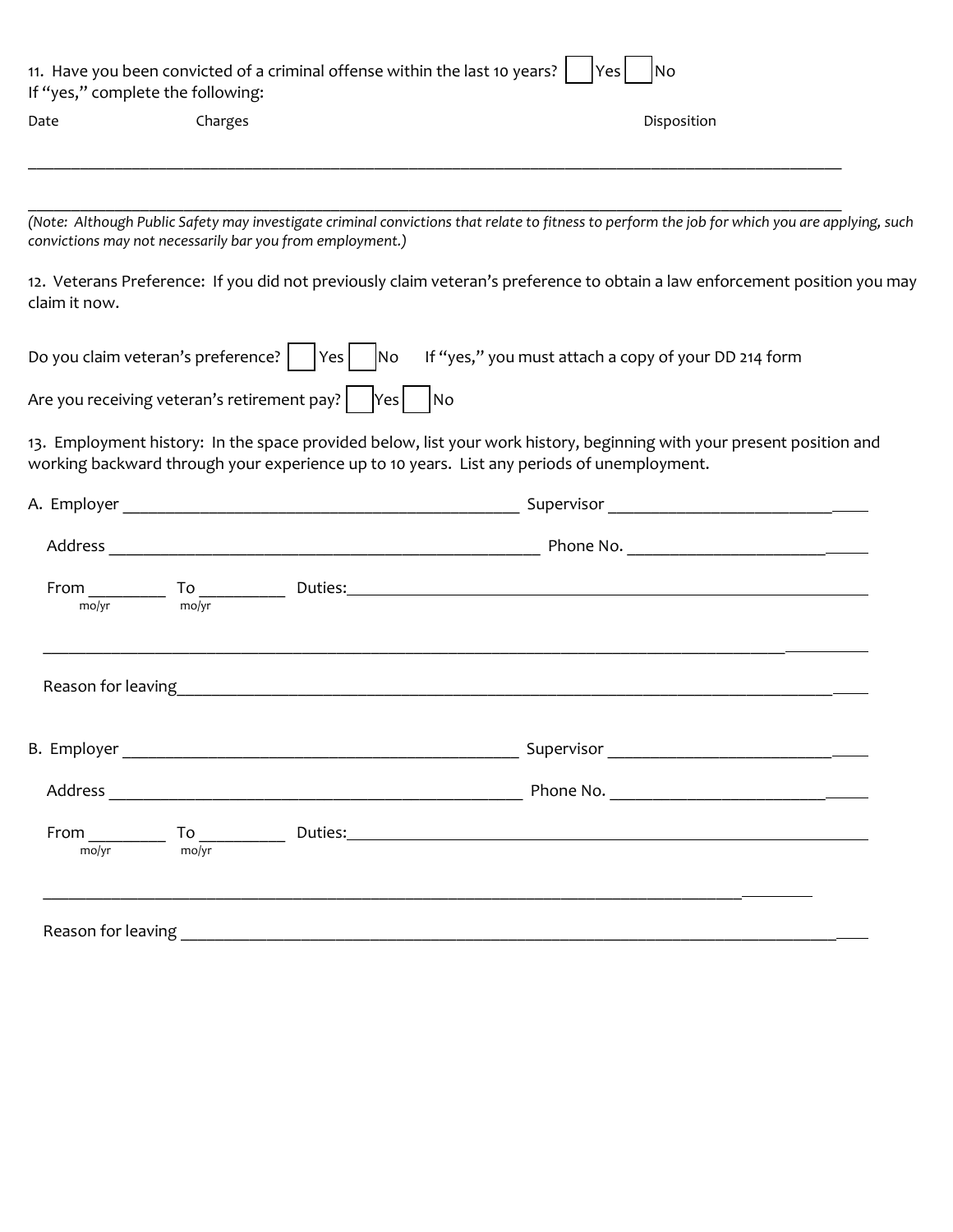| $\text{mol} \text{yr}$<br>mo/yr |         |                                                                                                                        |  |
|---------------------------------|---------|------------------------------------------------------------------------------------------------------------------------|--|
|                                 |         |                                                                                                                        |  |
|                                 |         |                                                                                                                        |  |
|                                 |         |                                                                                                                        |  |
| $From$ $To$ $To$                | Duties: | <u> 1999 - Johann John Stoff, deutscher Stoffen und der Stoffen und der Stoffen und der Stoffen und der Stoffen un</u> |  |
| mo/yr<br>$\text{mo/yr}$         |         |                                                                                                                        |  |
|                                 |         |                                                                                                                        |  |
|                                 |         |                                                                                                                        |  |
|                                 |         |                                                                                                                        |  |
| $From \_\_ To \_\_$             | Duties: |                                                                                                                        |  |
| mo/yr<br>mo/yr                  |         |                                                                                                                        |  |
|                                 |         |                                                                                                                        |  |

I hereby certify that this application contains no willful misrepresentation, and that the information given by me is true and complete to the best of my knowledge and belief. I am aware that, should investigation at any time disclose any such misrepresentation or falsification, my application may be rejected, my name may be removed from the register, or I may be dismissed from my employment.

\_\_\_\_\_\_\_\_\_\_\_\_\_\_\_\_\_\_\_\_\_\_\_\_\_\_\_\_\_\_\_\_\_\_\_\_\_\_\_\_\_\_\_ \_\_\_\_\_\_\_\_\_\_\_\_\_\_\_\_\_\_\_\_\_\_\_\_\_\_\_\_\_\_\_\_\_\_\_\_\_\_\_\_\_\_\_\_

Signature of Applicant Date Date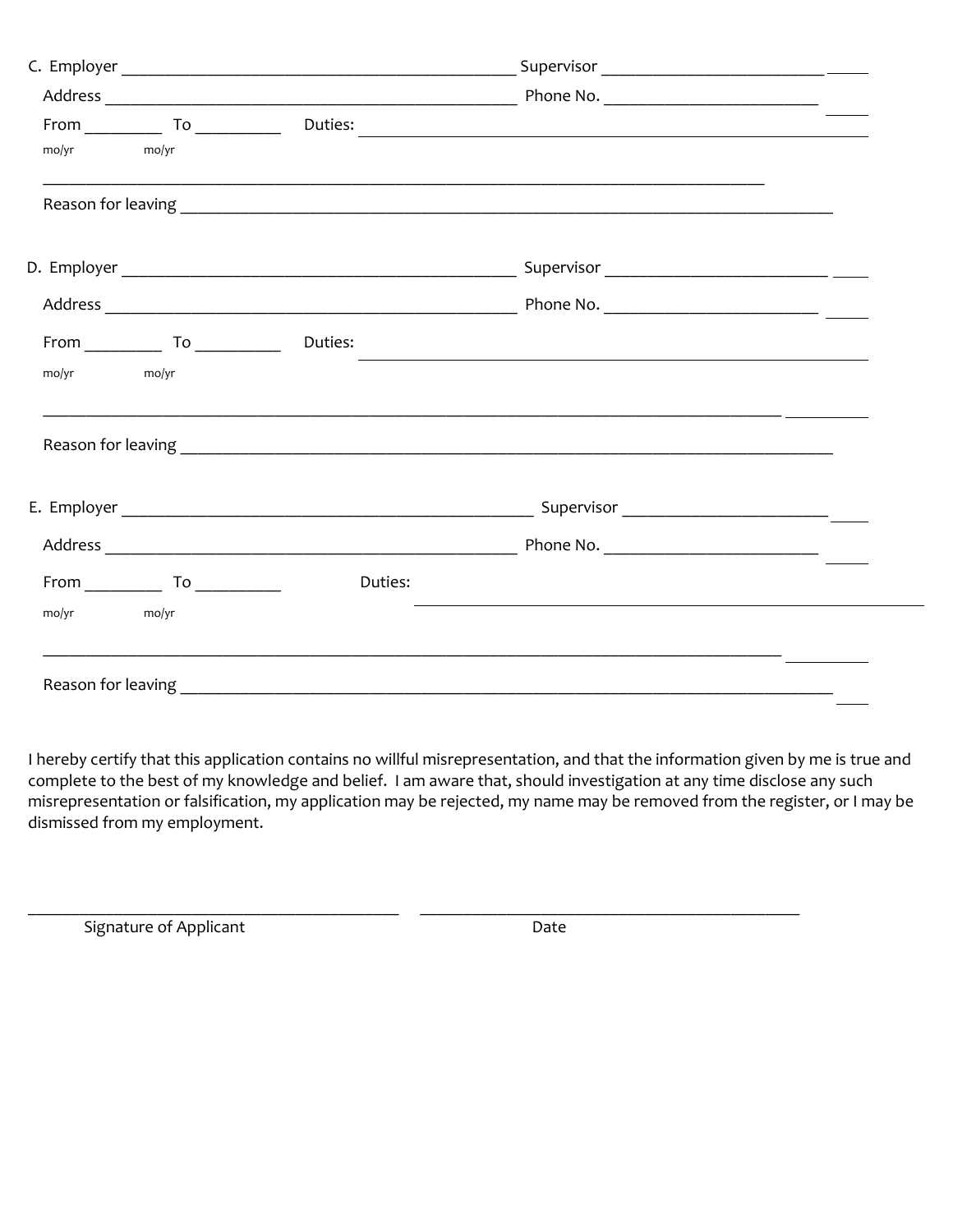# **Self-Assessment Questionnaire for Public Safety Officer**

Due to the confidential nature and demands of this position, candidates must possess an exemplary personal history. This questionnaire is provided to assist you in making a realistic assessment of your chances of being hired as a Public Safety Officer with the Town of Steilacoom. Because our testing process will involve considerable time and effort on your part, you should carefully review these hiring guidelines before making the decision to apply.

Please note that should you successfully complete the testing process and be placed on the eligibility list, the following questions and others will be asked of you later and your answers verified through a thorough background investigation, an oral interview, and a polygraph examination.

If you would answer "yes" to any of the following questions, you may not be hired by the Public Safety Department as a Public Safety Officer.

- 1. Have you ever knowingly or willingly used speed, amphetamines, marijuana, cocaine, heroin, codeine, LSD, PCP, barbiturates or Valium or any illegal substance on a non-prescribed basis?
- 2. Have you ever been involved in illegal trafficking (sales or transportation for sale) of drugs or marijuana?
- 3. Have you ever been convicted of a crime for which the punishment could have been imprisonment in a federal or state prison or institute? Conviction shall mean final conviction by any court; an unvacated forfeiture of bail; payment of a fine; a plea of guilty regardless of whether imposition or a sentence is deferred or penalty suspended.

In addition, the Public Safety Department will fully investigate each candidate's prior driving record, credit rating, financial history, and employment history prior to making any hiring decision.

## **Summary**

We hope this form has assisted you in evaluating your chances of being hired as a Public Safety Officer with the Town of Steilacoom. The final decision of whether to apply is up to you; if you do wish to proceed, sign and attach this questionnaire to your signed application prior to turning both in to the Civil Service Secretary.

I hereby attest that I have read and understood the contents of this questionnaire.

Signature of Applicant **Date** Date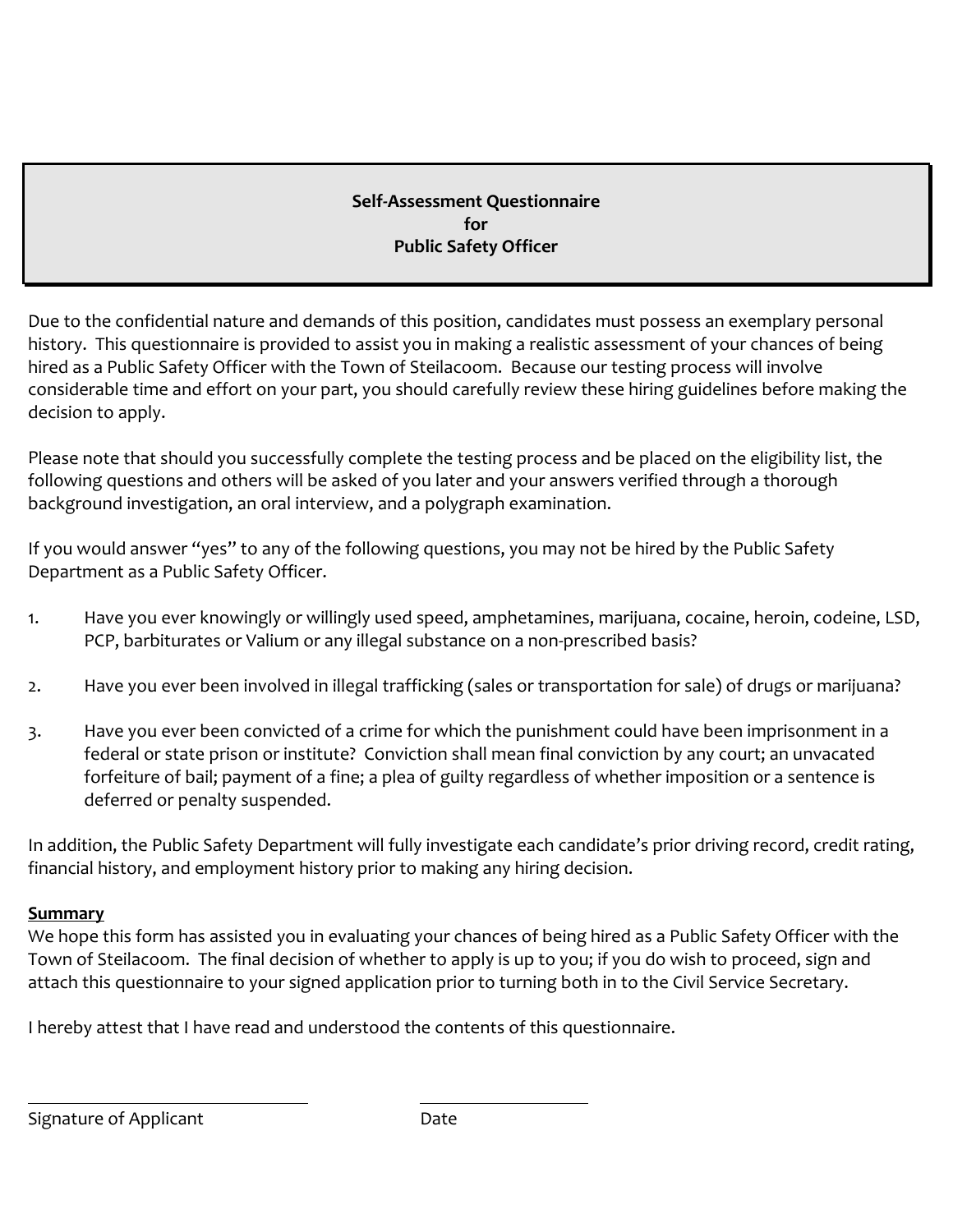## **R e l e a s e**

I, the undersigned, knowing that the Physical Fitness Examinations I am taking involve a great amount of physical exertion, hereby relieve the Town of Steilacoom or any of their employees or agents conducting these examinations of any responsibility for any and all injuries that may be incurred by me.

Signature Date Date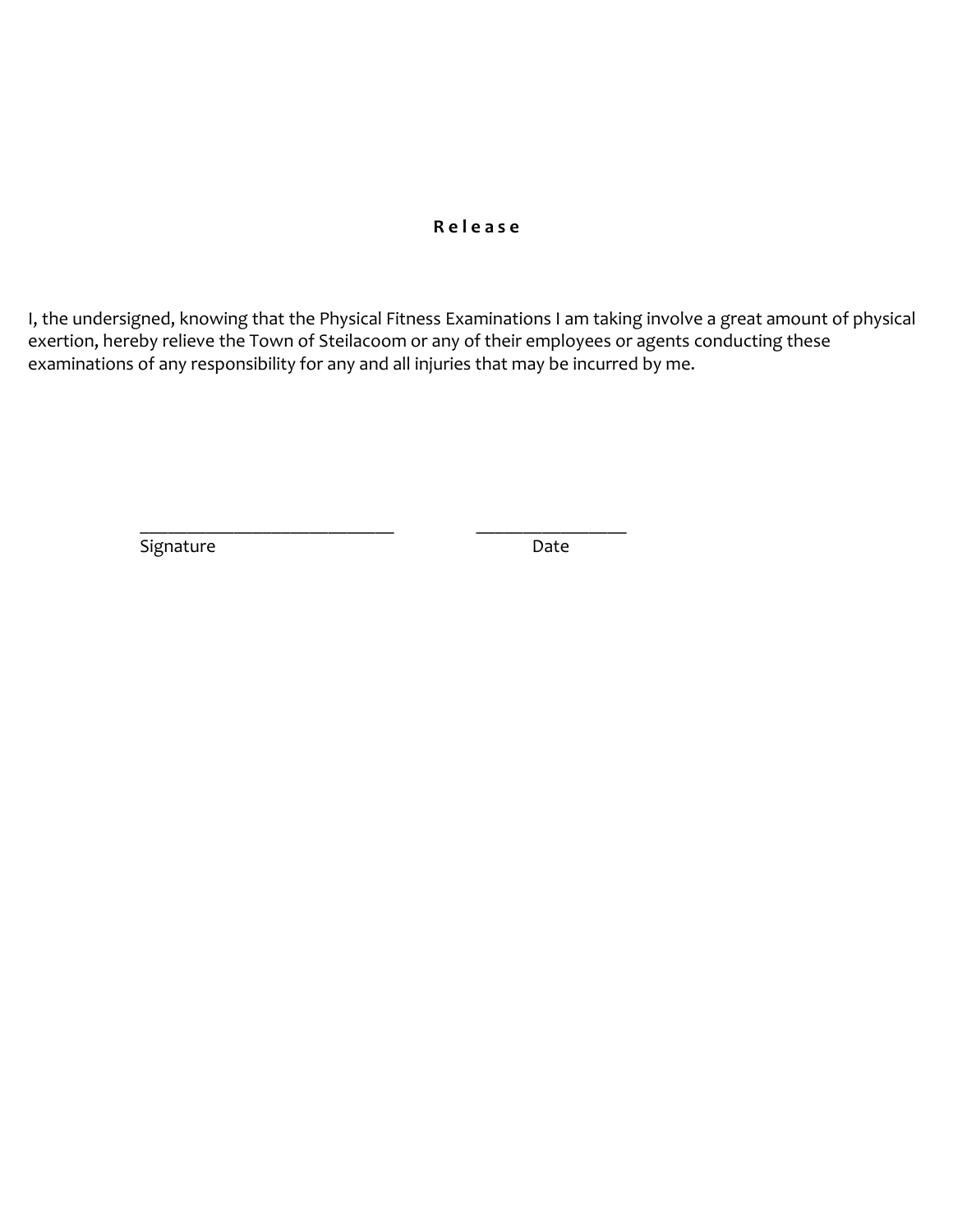### **POLICE PHYSICAL FITNESS ABILITY TEST (Public Safety Testing)**

Public Safety officers have unique job functions, some of which can be physically demanding and dangerous. An officer's capability to perform those functions can affect personal and public safety. Training for the required skills is often more vigorous and demanding than the day-to-day job functions that the officer faces. Physical fitness underlies an officer's ability to perform many of the frequent and critical job tasks as well as the demanding training to maintain job skills. The minimum fitness standards identified below are the requisite levels for an officer to effectively learn the frequent and critical job motor skills. Higher levels of fitness are associated with better performance of physical job tasks required of Criminal Justice Training Basic Law Enforcement Academy.

Candidates for the position of Public Safety Officer must successfully complete the following Physical Ability Test (PAT). The PAT administered by PST is the same test that is required for entrance into the Basic Law Enforcement Academy.

- **You must successfully complete the minimum number of correct repetitions for each individual PAT event.**
- **You must successfully pass each event. Failing one event will constitute a failure of the PAT.**
- **There are no "maximum scores" for the events.**

| Washington                              | $#$ of repetitions |
|-----------------------------------------|--------------------|
| Event #1 Push-Ups - 90 seconds          | 20                 |
| Event #2 Sit-Ups - 90 seconds           | 25                 |
| Event $#3$ Squat Thrusts - 3 minutes 35 |                    |

If you do not pass your PAT, you are eligible to retest all events on another day. A PAT retest fee will apply.

You are highly encouraged to watch the video demonstration o[n www.publicsafetytesting.com](http://www.publicsafetytesting.com/) PRIOR to taking the PAT.

### Physical Ability Test Events:

### Event #1 - 90 Second Push-Up Test

This test measures the muscular strength/endurance of the upper body muscles in the shoulders, chest, and back of the upper arms (the triceps) used in high intensity self defense and arrest simulation training. This is important for use of force involving pushing motion breaking one's fall to the ground, use of the baton, etc.

Place your hands on the ground so they are in a vertical line with your shoulders, approximately 1 - 1.5 shoulder widths apart. Your feet may be together, or up to 12 inches apart. Your body must be in a straight line from the shoulders to the ankles, and must remain that way throughout the exercise. Lower your body by bending your elbows until your upper arms are parallel to the ground and you touch and slightly compress a 4-inch foam block positioned under your chest.

Return to the starting position by completely straightening your arms. You may only rest in the up position. If you fail to: keep your body in a straight line; touch your chest to the foam block; or lock your arms in the up position, you will receive a warning. After one warning, incorrect repetitions will not count.

You will have 90 seconds to successfully complete 20 push-ups. Your score is the total number of correct repetitions.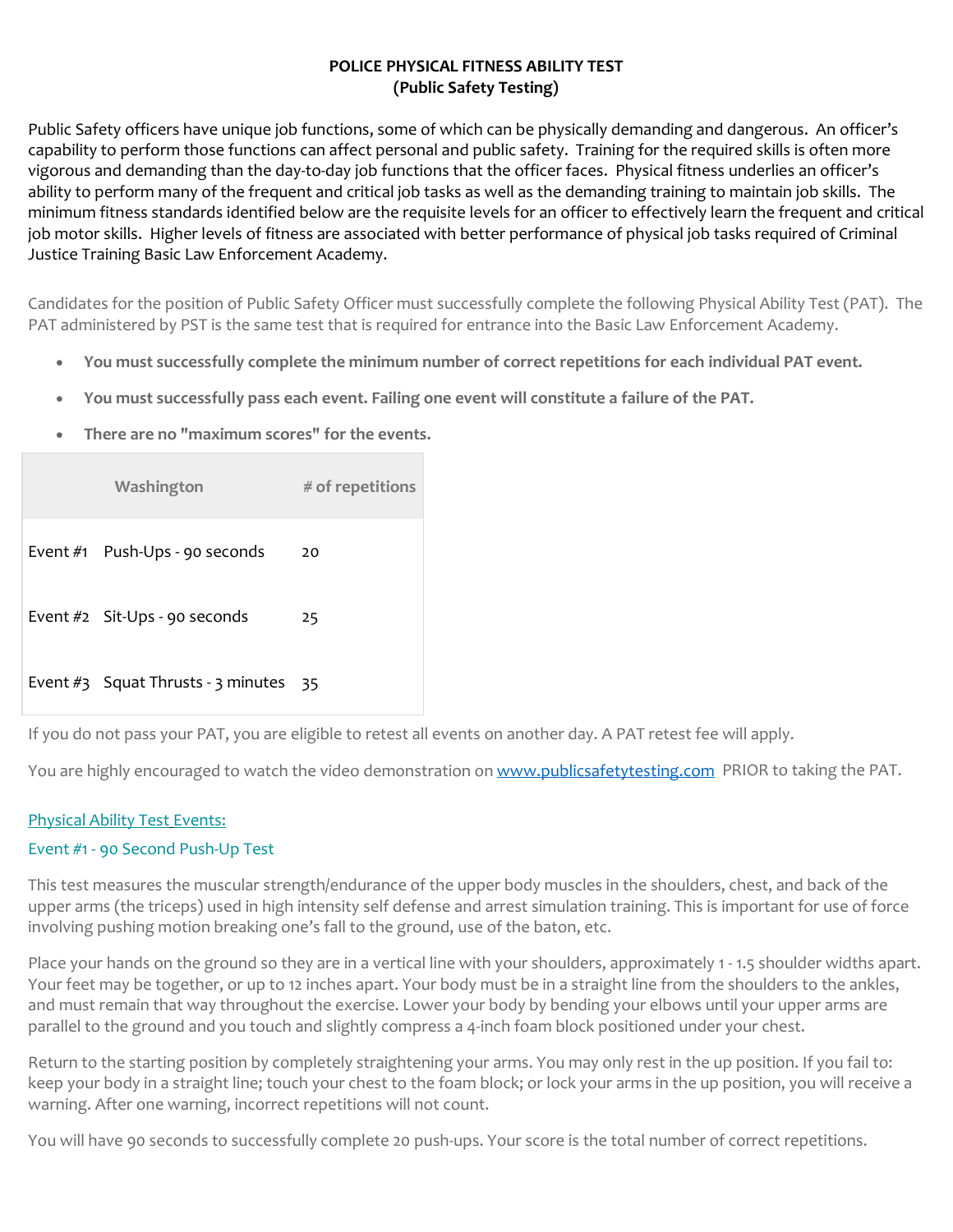#### Event #2 - 90 Second Sit-Up Test

This test measures the muscular strength/endurance of the abdominal muscles, which are used in self-defense and high intensity arrest-simulation training. Further these muscles are important for performing tasks that involve the use of force, and it helps maintain good posture and minimize lower back problems.

Lie on your back with your knees bent at 90 degrees or tighter with your heels on the edge of the mat. Your feet may be together or apart, but the heels must stay in contact with the floor. Your partner will sit on your feet and wrap their arms around your calf muscle area. It is your responsibility to inform your partner of any adjustments that need to be made in order to assure your comfort. Your fingers must stay interlocked behind your head throughout the event. If your little fingers are not touching, that is considered "apart" and such performance will not be counted. Lift your body by bending at the waist. Touch your elbows to your knees, and return to the starting position. When returning to the starting position, your fingers must touch the proctor's hand on the mat.

You may rest only in the up position. Do not arch your back or lift your buttocks from the mat. If you fail to: keep your fingers interlocked, touch your elbows to your knees or your fingers to the proctor's hand, or lift your buttocks off the mat, you will receive one warning. After one warning, incorrect repetitions will not count.

You will have 90 seconds to successfully complete 25 sit-ups. Your score is the total number of correct repetitions.

#### Event #3 - 3 Minute Squat Thrust Test

This test is used to gauge the ability to participate in the physical requirements expected during the Basic Law Enforcement Academy and Control and Defensive Tactics training.

Stand tall with your back straight, feet shoulder-width apart, arms lifted, and hands above your head. Push your hips back and bend your knees, squat down, and place your hands on the floor in front of you, shoulder-width apart. Keeping your hands in place, back flat, and core engaged, kick both feet back at the same time until your body is in the plank position: arms and body straight, knees locked, hands in line with and slightly wider than your shoulders, feet no wider than shoulderwidth apart. Your hands must touch the ground before you kick your feet back into the plank position.

Reverse the sequence to return to the starting position. When bringing your feet back in, they may be either together or up to slightly wider than shoulder-width apart. You must stand tall, push your hips forward until your back is straight, and arms raised overhead before the repetition is counted. Lifting your gaze parallel with the ground is recommended, as it helps ensure you stand up straight. If your feet are wider than shoulder-width apart at this point, you must step them back together before beginning the next repetition.

You may rest in the standing position, with your arms up or down, but you must return to the correct starting position with hands overhead before resuming repetitions. If you fail to: kick both feet out or in at the same time, keep your body in a straight line in the plank position, or return to a straight standing position with hands raised above the head, you will receive one warning. After one warning, any incorrect repetitions will not count.

You will have 3 minutes to successfully complete 35 squat thrusts. This is a Pass/Fail event, so you may stop once you reach the required number of repetitions. Your score is the total number of correct repetitions.

#### Physical Ability Preparation and Conditioning:

#### 1. Conditioning Program for the Push-up Test

Determine exercise level by measuring how many pushups you can complete in 90 seconds.

When performing pushups, be sure the you continue until muscular failure occurs in the straight-knee position and then continue until failure occurs in the bent-knee position.

If the total number is 15 or less, begin at level A.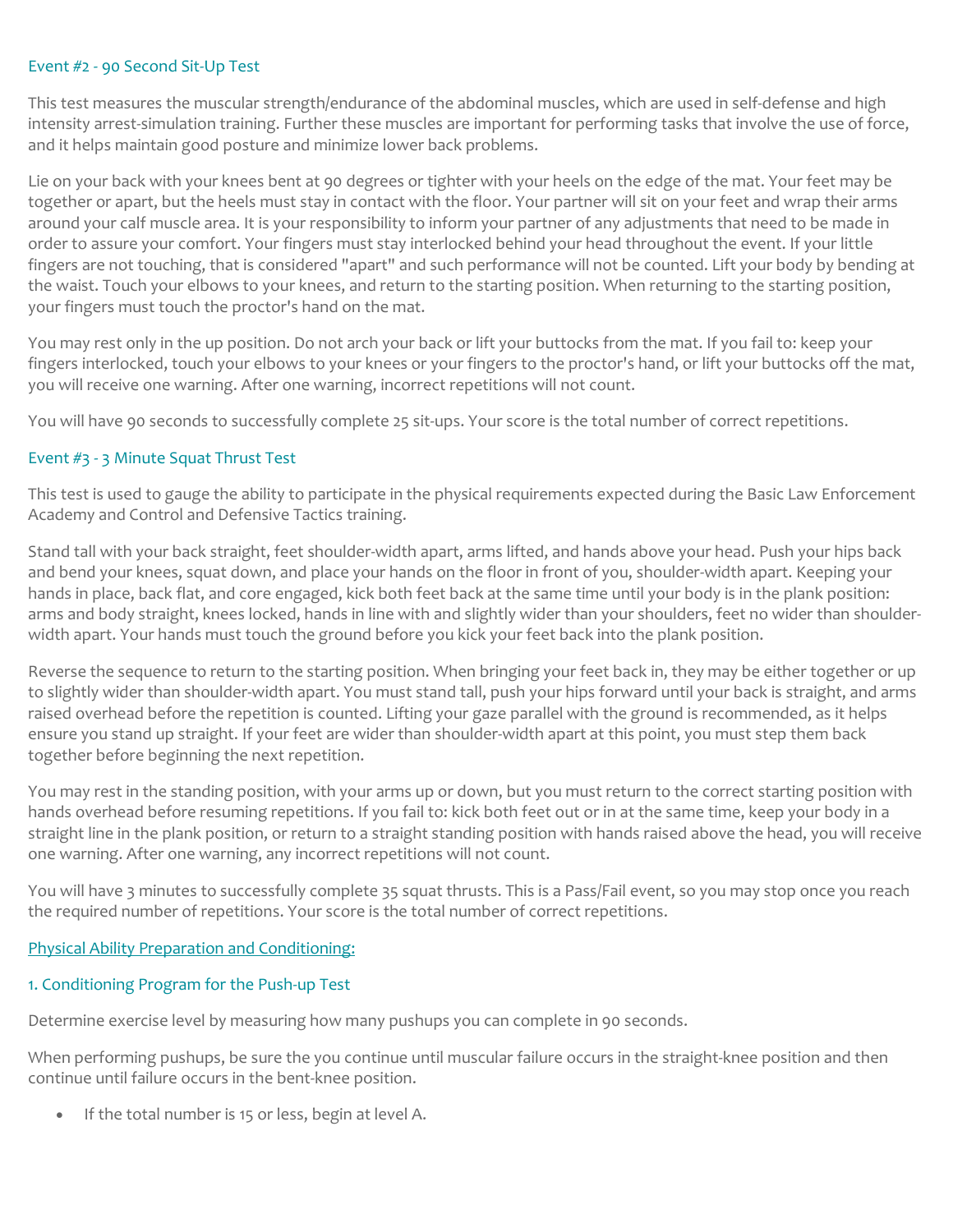• If the total number is greater than 15, begin at level B.

You should work toward reaching level C below.

- Level A 1 set 3 times a week for 1 week
- Level B 2 sets 3 times a week for 2 weeks
- Level C 3 sets 3 times a week until testing

#### 2. Conditioning Program for the Sit-up Test

Determine exercise level by measuring how many sit-ups you can complete in 90 seconds.

- If the total number is 15 or less, begin at level A.
- If the total number is greater than 15, begin at level B.

You should work toward reaching level C below.

- Level A 1 set 3 times a week for 1 week
- Level B 2 sets 3 times a week for 2 weeks
- Level C 3 sets 3 times a week until testing

When training for sit-ups, be sure you continue until muscular failure occurs and then continue with your hands by your hips until muscular failure occurs again.

### 2. Conditioning Program for the Squat Thrust Test

Determine exercise level by measuring how many squat thrusts you can complete in 3 minutes.

- If the total number is 15 or less, begin at level A.
- If the total number is greater than 15, begin at level B.

You should work toward reaching level C below.

- Level A 1 set 3 times a week for 1 week
- Level B 2 sets 3 times a week for 2 weeks
- Level C 3 sets 3 times a week until testing

When training for squat thrusts, be sure you continue until muscular failure occurs and then continue with your hands by your hips until muscular failure occurs again.

#### Preparing For The Fitness Ability Test:

The physical ability test is about the only "open book" part of the testing process – there is really no excuse for not being prepared! Proper preparation is critical. The Criminal Justice Training Commission offers advice/suggestion on preparing for the physical ability test.

Before beginning a physical exercise program it is strongly recommended that you be cleared by a doctor to undertake such a program. Individuals 40 years of age or older should not begin a program until they have been cleared by a doctor.

Whereas many training routines can be used to improve performance in the Fitness Ability Test, participants should keep in mind that physical training is specific. That is, one improves in those activities that are practiced. If one wishes to optimize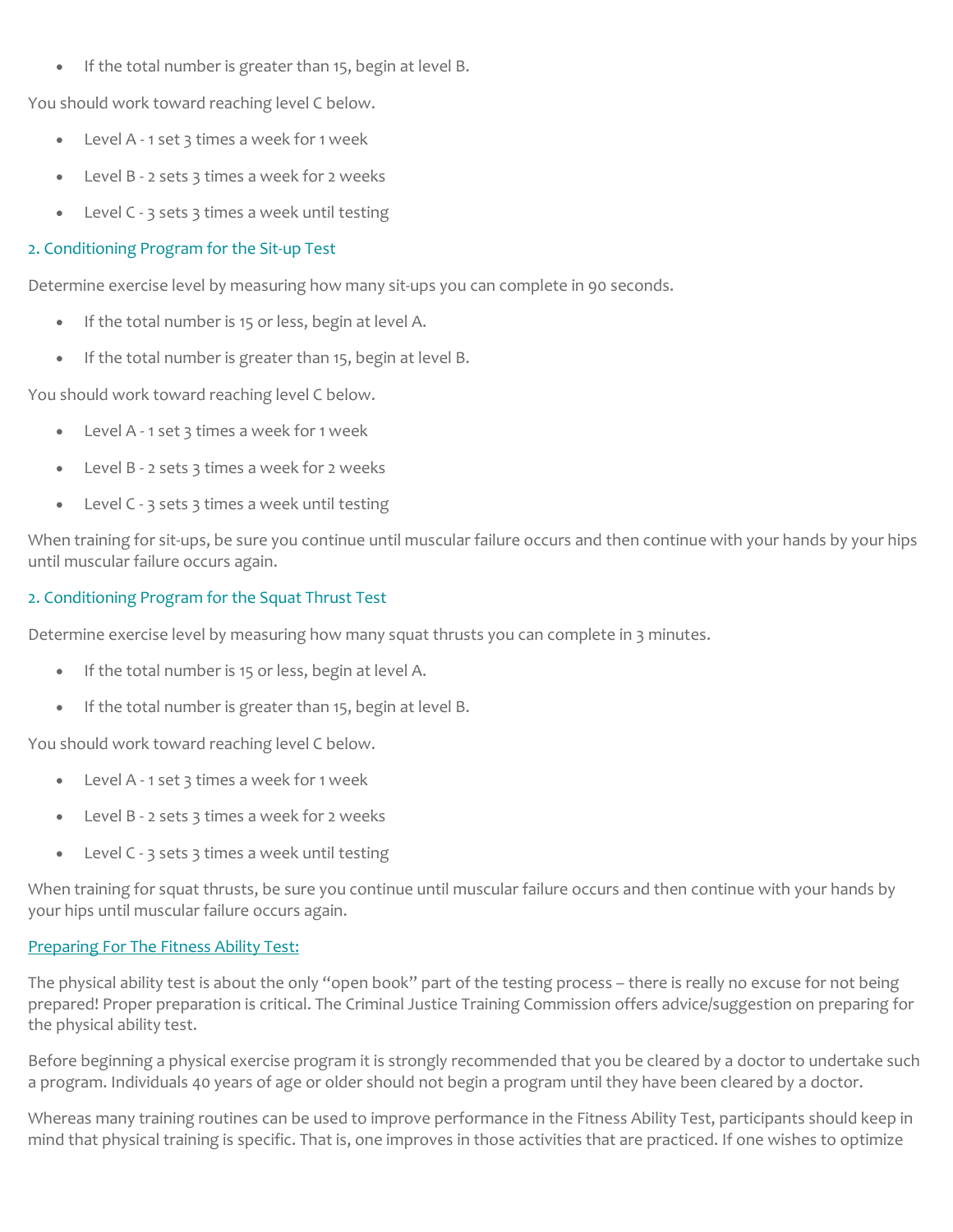push-up performance, push-ups should be included in the training program. Many other exercises can also be included to strengthen the chest, shoulders and arms, but push-ups should be included in the routine.

Ideally, muscles and the cardiovascular system should be gradually and progressively trained over several weeks or months to achieve desired fitness gains. Physical adaptations occur gradually in response to regular, consistent overloads, i.e. doing more than your body is accustomed to doing. It is important to bear in mind that every individual adapts at a different ratea stimulus resulting in an appropriate, moderate overload to one person may be too much or too little for another person. If you have been inactive for a significant period of time, you should plan to take six to twelve weeks to train for the Fitness Ability Test.

The training routine should include exercises to train upper body strength and muscular endurance, abdominal muscular endurance, leg power, cardio-respiratory endurance and anaerobic power. Strength and cardio-respiratory endurance activities should be performed about every other day, or three days per week, to allow adequate recovery and positive adaptations to occur. Anaerobic (high intensity) training should be done once or twice per week, and can be performed in lieu of a cardio-respiratory training session. For flexibility enhancement, good back health, and injury prevention, stretching exercises should be performed before and especially after training sessions, as well as on days off.

The following program is progressive to allow the body time to adapt and build up. It is assumed that the applicant will begin this program at least 12 weeks in advance of the test date.

Delayed muscle soreness, 24-48 hours post exercise, may occur as a result of any new exercise program. This soreness should only be mild in nature and should dissipate prior to the next scheduled exercise session.

If significant or severe soreness exists, you exercised too hard and therefore should not perform any exercise, other than stretching, that stresses the affected area until all soreness has disappeared completely.

Remember that this program is designed to build a person up, not tear him/her down. You should pay close attention to your body for any indication of injury or over-use.